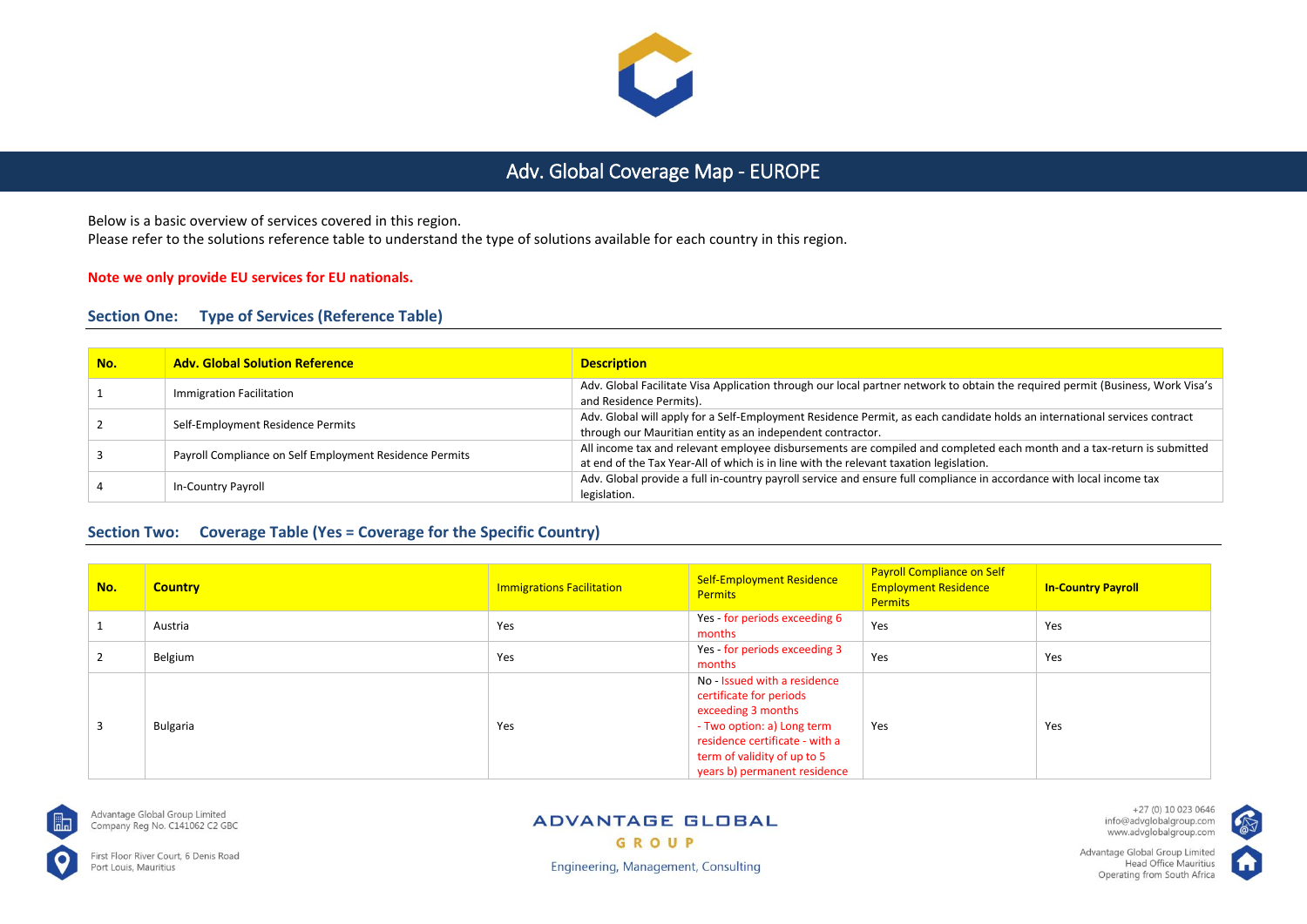

|                |             |     | certificate - for an Indefinite<br>period of time                                                                                                                                               |     |     |
|----------------|-------------|-----|-------------------------------------------------------------------------------------------------------------------------------------------------------------------------------------------------|-----|-----|
| 4              | Croatia     | Yes | No - no formal documentation<br>of registration is required                                                                                                                                     | Yes | Yes |
| 5              | Cyprus      | Yes | No - For periods exceeding 3<br>months, must apply within 8<br>days for an Alien Registration<br>Certificate (ARC) at the Local<br>Immigration Branch of the<br>Police and pay the relevant fee | Yes | Yes |
| 6              | Czechia     | Yes | No - Apply for certificate of<br>temporary residence                                                                                                                                            | Yes | Yes |
| $\overline{7}$ | Denmark     | Yes | No - Apply for a residence card<br>upon entry                                                                                                                                                   | Yes | Yes |
| 8              | Estonia     | Yes | Yes                                                                                                                                                                                             | Yes | Yes |
| 9              | Finland     | Yes | No - Apply for a residence card<br>upon entry                                                                                                                                                   | Yes | Yes |
| 10             | France      | Yes | No - Register residence upon<br>entry                                                                                                                                                           | Yes | Yes |
| 11             | Germany     | Yes | No - register residence upon<br>entry                                                                                                                                                           | Yes | Yes |
| 12             | Greece      | Yes | No - Apply for registration<br>certificate                                                                                                                                                      | Yes | Yes |
| 13             | Hungary     | Yes | No - Apply for a registration<br>car and address card                                                                                                                                           | Yes | Yes |
| 14             | Ireland     | Yes | No - no restrictions, no<br>registration required                                                                                                                                               | Yes | Yes |
| 15             | Italy       | Yes | No - apply for residence card<br>within 8 days                                                                                                                                                  | Yes | Yes |
| 16             | Latvia      | Yes | Yes                                                                                                                                                                                             | Yes | Yes |
| 17             | Lithuania   | Yes | Yes                                                                                                                                                                                             | Yes | Yes |
| 18             | Luxembourg  | Yes | No - Register residence upon<br>entry                                                                                                                                                           | Yes | Yes |
| 19             | Malta       | Yes | No - Apply for a residence card                                                                                                                                                                 | Yes | Yes |
| 20             | Netherlands | Yes | No - Apply for a citizen service<br>number                                                                                                                                                      | Yes | Yes |
| 21             | Poland      | Yes | Yes                                                                                                                                                                                             | Yes | Yes |
| 22             | Portugal    | Yes | No - No restrictions                                                                                                                                                                            | Yes | Yes |
| 23             | Romania     | Yes | Yes - Apply upon entry                                                                                                                                                                          | Yes | Yes |



Advantage Global Group Limited<br>Company Reg No. C141062 C2 GBC

First Floor River Court, 6 Denis Road<br>Port Louis, Mauritius

## **ADVANTAGE GLOBAL**

GROUP

+27 (0) 10 023 0646<br>info@advglobalgroup.com<br>www.advglobalgroup.com

Advantage Global Group Limited<br>Head Office Mauritius<br>Operating from South Africa



**CAN** 

**Engineering, Management, Consulting**